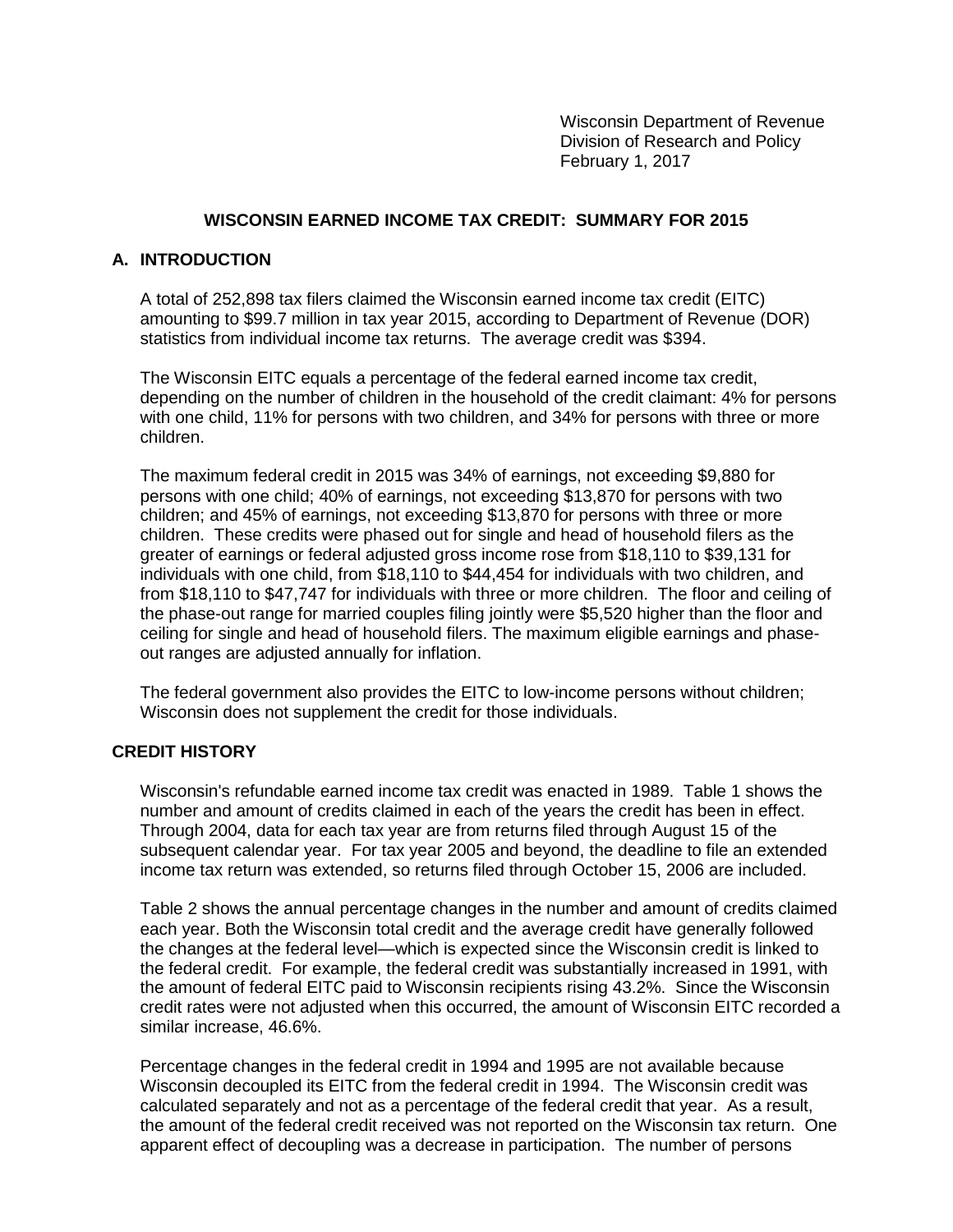claiming the Wisconsin EITC was lower in 1994, when the credit was decoupled, than in 1993. Participation rebounded sharply in 1995, surging 11.5%, when the credit was once again based on the federal credit.

The number of Wisconsin EITC recipients and the amount claimed declined in the late 1990s, but both have increased since then. In 2009, the number of recipients and the amount of credits surged again due to an increase in the credit rate for individuals with three or more children and an increase in the eligible income range for married filers. In 2011 Wisconsin reduced the state credit for filers with two children from 14% of the federal credit to 11% of the federal credit. Wisconsin similarly reduced the state credit for filers with three or more children from 43% of the federal credit to 34% of the federal credit.

|                 |            | טטטו שווחם וואחו<br><b>Federal Credit</b> |         | Wisconsin            |         |
|-----------------|------------|-------------------------------------------|---------|----------------------|---------|
| <b>Tax Year</b> | Number Of  | Amount*                                   | Average | <b>Credit Amount</b> | Average |
|                 | Recipients | (\$ thou)                                 | ( \$)   | (\$ thou)            | $(\$)$  |
| 1989            | 126,511    | \$68,409.8                                | \$541   | \$16,464.1           | \$130   |
| 1990            | 136,205    | 77,718.0                                  | 571     | 18,916.8             | 139     |
| 1991            | 153,194    | 111,255.2                                 | 726     | 27,725.0             | 181     |
| 1992            | 165,951    | 134,697.7                                 | 812     | 33,572.0             | 202     |
| 1993            | 172,425    | 153,726.5                                 | 892     | 38,652.1             | 224     |
| 1994            | 171,260    | N/A                                       | N/A     | 49,150.1             | 287     |
| 1995            | 191,019    | 287,033.7                                 | 1,503   | 54,750.6             | 287     |
| 1996            | 195,980    | 332,449.8                                 | 1,696   | 58,177.5             | 297     |
| 1997            | 194,023    | 344,338.8                                 | 1,775   | 60,760.8             | 313     |
| 1998            | 189,102    | 342,960.1                                 | 1,814   | 59,932.8             | 317     |
| 1999            | 185,442    | 339,062.5                                 | 1,828   | 59,057.7             | 318     |
| 2000            | 185,499    | 342,729.6                                 | 1,848   | 59,075.7             | 318     |
| 2001            | 189,586    | 355,624.2                                 | 1,876   | 60,346.8             | 318     |
| 2002            | 210,624    | 410,860.2                                 | 1,951   | 69,029.2             | 328     |
| 2003            | 214,164    | 423,617.1                                 | 1,978   | 69,765.9             | 326     |
| 2004            | 216,707    | 445,730.6                                 | 2,057   | 73,482.6             | 339     |
| 2005            | 223,518    | 478,468.8                                 | 2,141   | 78,831.0             | 353     |
| 2006            | 227,497    | 506,355.6                                 | 2,226   | 83,193.4             | 366     |
| 2007            | 236,691    | 550,017.1                                 | 2,324   | 89,549.0             | 378     |
| 2008            | 243,131    | 585,144.5                                 | 2,407   | 95,848.1             | 394     |
| 2009            | 273,939    | 708,646.4                                 | 2,587   | 127,868.2            | 466     |
| 2010            | 268,612    | 691,981.9                                 | 2,576   | 124,032.5            | 462     |
| 2011            | 268,171    | 711,117.2                                 | 2,652   | 100,854.0            | 376     |
| 2012            | 264,831    | 713,823.4                                 | 2,695   | 99,550.1             | 376     |
| 2013            | 264,815    | 735,419.1                                 | 2,777   | 102,233.2            | 386     |
| 2014            | 252,918    | 714,470.8                                 | 2,825   | 99,552.8             | 394     |
| 2015            | 252,898    | \$723,799.2                               | \$2,862 | \$99,718.7           | \$394   |

| TABLE 1                                                  |
|----------------------------------------------------------|
| FEDERAL AND STATE EARNED INCOME TAX CREDITS IN WISCONSIN |
| TAX YEARS 1989 - 2015                                    |

\* For taxpayers with Wisconsin EITC only. Data on federal credits for other taxpayers, in particular, persons without children, are not reported on Wisconsin tax returns.

N/A: Not available because the Wisconsin credit was calculated separately from the federal credit in 1994. As a result, the amount of federal credit was not recorded on the Wisconsin tax return in 1994.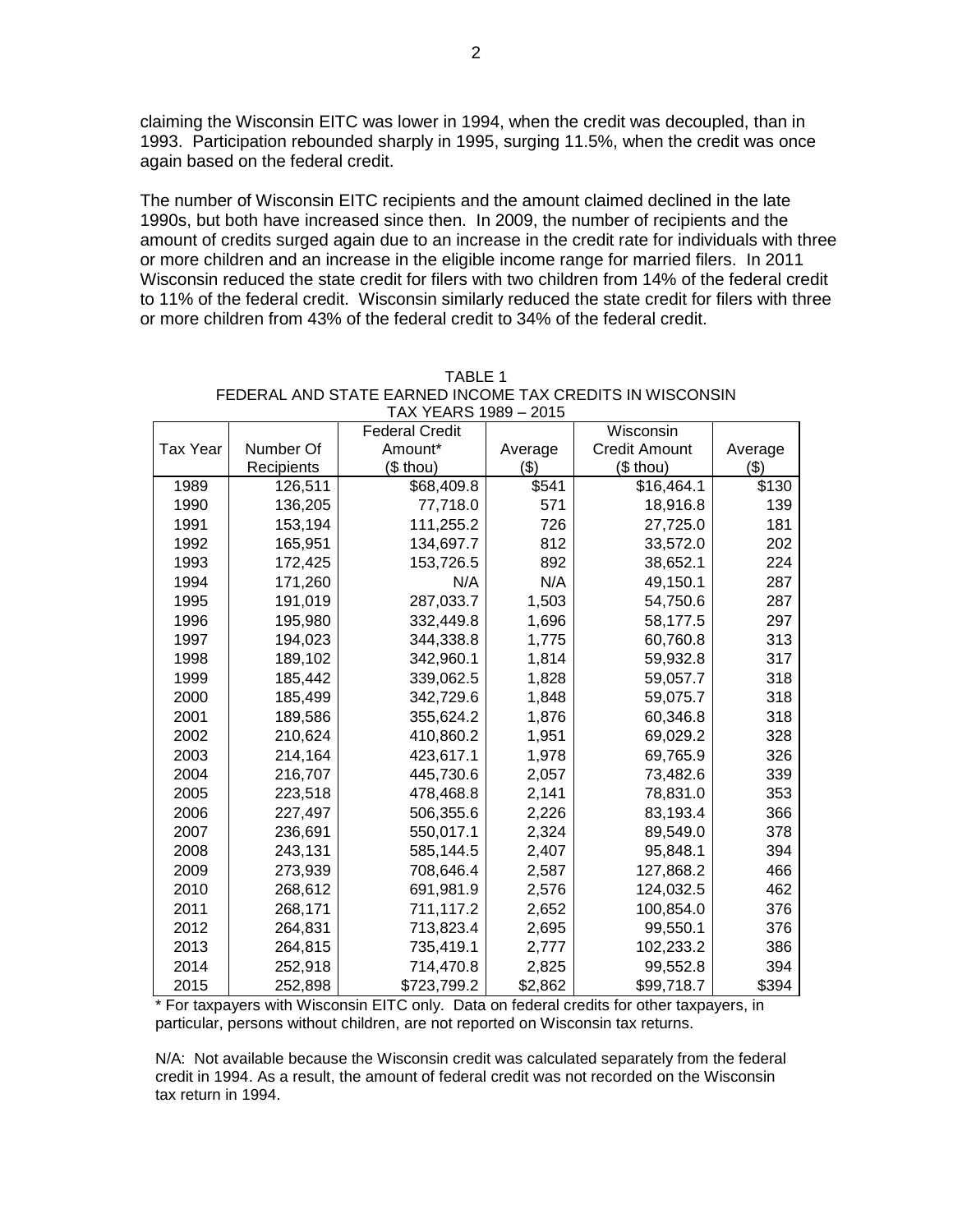|                 |            | <b>Federal Credit</b> |           | Wisconsin            |         |
|-----------------|------------|-----------------------|-----------|----------------------|---------|
| <b>Tax Year</b> | Number Of  | Amount*               | Average   | <b>Credit Amount</b> | Average |
|                 | Recipients | (\$ thou)             | (3)       | (\$ thou)            | \$)     |
| 1989-1990       | 7.7%       | 13.6%                 | 5.5%      | 14.9%                | 6.7%    |
| 1990-1991       | 12.5       | 43.2                  | 27.3      | 46.6                 | 30.3    |
| 1991-1992       | 8.3        | 21.1                  | 11.8      | 21.1                 | 11.8    |
| 1992-1993       | 3.9        | 14.1                  | 9.8       | 15.1                 | 10.8    |
| 1993-1994       | $-0.7$     | <b>NA</b>             | <b>NA</b> | 27.2                 | 28.0    |
| 1994-1995       | 11.5       | <b>NA</b>             | <b>NA</b> | 11.4                 | $-0.1$  |
| 1995-1996       | 2.6        | 15.8                  | 12.9      | 6.3                  | 3.6     |
| 1996-1997       | $-1.0$     | 3.6                   | 4.6       | 4.4                  | 5.4     |
| 1997-1998       | $-2.5$     | $-0.4$                | 2.2       | $-1.4$               | 1.2     |
| 1998-1999       | $-1.9$     | $-1.1$                | 0.8       | $-1.5$               | 0.3     |
| 1999-2000       | 0.0        | 1.1                   | 1.1       | 0.0                  | 0.0     |
| 2000-2001       | 2.2        | 3.8                   | 1.5       | 2.2                  | $-0.1$  |
| 2001-2002       | 11.1       | 15.5                  | 4.0       | 14.4                 | 3.1     |
| 2002-2003       | 1.7        | 3.1                   | 1.4       | 1.1                  | $-0.6$  |
| 2003-2004       | 1.2        | 5.2                   | 4.0       | 5.3                  | 4.0     |
| 2004-2005       | 3.1        | 7.3                   | 4.1       | 7.3                  | 4.0     |
| 2005-2006       | 1.8        | 5.8                   | 4.0       | 5.5                  | 3.7     |
| 2006-2007       | 4.0        | 8.6                   | 4.4       | 7.6                  | 3.3     |
| 2007-2008       | 2.7        | 6.4                   | 3.6       | 7.0                  | 4.2     |
| 2008-2009       | 12.7       | 21.1                  | 7.5       | 33.4                 | 18.3    |
| 2009-2010       | $-1.9$     | $-2.4$                | $-0.4$    | $-3.0$               | $-0.9$  |
| 2010-2011       | $-0.2$     | 2.8                   | 3.0       | $-18.7$              | $-18.6$ |
| 2011-2012       | $-1.2$     | 0.4                   | 1.6       | $-1.3$               | 0.0     |
| 2012-2013       | $-0.0$     | 3.0                   | 3.0       | 2.7                  | 2.7     |
| 2013-2014       | $-4.5$     | $-2.8$                | 1.7       | $-2.6$               | 2.0     |
| 2014-2015       | $-0.0%$    | 1.3%                  | 1.3%      | 0.2%                 | 0.0%    |

| TABLE 2                                                  |
|----------------------------------------------------------|
| FEDERAL AND STATE EARNED INCOME TAX CREDITS IN WISCONSIN |
| ANNUAL PERCENTAGE CHANGES, TAX YEARS 1989 - 2015         |

\* For taxpayers with Wisconsin EITC only. Data on federal credits for other taxpayers, in particular, persons without children, are not reported on Wisconsin tax returns.

N/A: Not available because the Wisconsin credit was calculated separately from the federal credit in 1994. As a result, the amount of federal credit was not recorded on the Wisconsin tax return in 1994.

### **CREDITS BY FILING STATUS**

Table 3 reports the number of 2015 EITC recipients, the number of children they have, and the amount of credits they receive by filing status and number of children. As the table shows, most recipients are unmarried. About 62% of claimants are heads of household, that is, single persons with children who are considered dependents for tax purposes, and about 11% are single filers who do not claim their children as dependents on their tax returns, typically because the non-custodial parent is allowed the dependency claim.

While married couples only comprise about 27% of the recipients, married couples received 37% of the credit, and their average credit of \$539 was substantially higher than the averages for heads of household (\$355) and single filers (\$259). Married couples had higher average credits and received a larger share of the total credit amount because a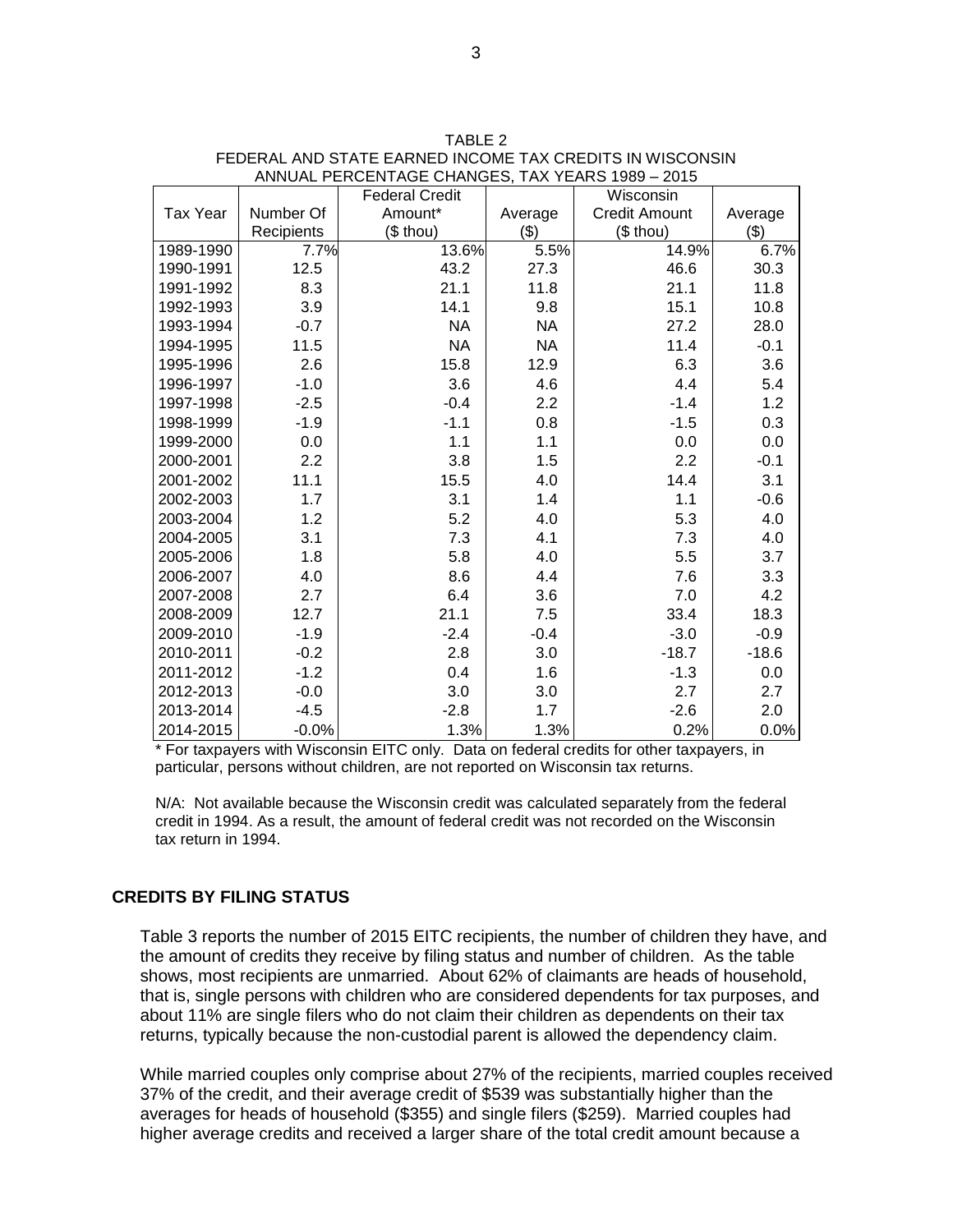larger percentage of them had three or more children, which qualifies for the largest credit. Thirty-four percent of married claimants had three or more children compared to 7% for single claimants and 13% for head of household claimants.

| BY FILING STATUS AND NUMBER OF DEPENDENTS, 2015 |           |        |            |                     |        |         |  |  |
|-------------------------------------------------|-----------|--------|------------|---------------------|--------|---------|--|--|
| Filing Status/                                  | Number of | % of   | Number of  | <b>Total Amount</b> | $%$ of | Average |  |  |
| Number of Dependents                            | Claimants | Total  | Dependents |                     | Total  | Amount  |  |  |
| Single                                          |           |        |            |                     |        |         |  |  |
| 1 Dependent                                     | 18,970    | 7.5%   | 18,970     | \$1,843,813         | 1.8%   | \$97    |  |  |
| 2 Dependents                                    | 5,902     | 2.3%   | 11,804     | 2,391,155           | 2.4%   | 405     |  |  |
| 3 or More Dependents                            | 1,927     | 0.8%   | 5,790      | 2,708,356           | 2.7%   | 1,405   |  |  |
| Subtotal                                        | 26,799    | 10.6%  | 36,564     | 6,943,324           | 7.0%   | 259     |  |  |
| Head of Household                               |           |        |            |                     |        |         |  |  |
| 1 Dependent                                     | 89,315    | 35.3%  | 89,315     | 7,941,274           | 8.0%   | 89      |  |  |
| 2 Dependents                                    | 47,185    | 18.7%  | 94,370     | 18,321,244          | 18.4%  | 388     |  |  |
| 3 or More Dependents                            | 21,230    | 8.4%   | 63,870     | 29,652,994          | 29.7%  | 1,397   |  |  |
| Subtotal                                        | 157,730   | 62.4%  | 247,555    | 55,915,512          | 56.1%  | 355     |  |  |
| <b>Married Joint</b>                            |           |        |            |                     |        |         |  |  |
| 1 Dependent                                     | 20,292    | 8.0%   | 20,292     | 1,638,555           | 1.6%   | 81      |  |  |
| 2 Dependents                                    | 24,880    | 9.8%   | 49,760     | 8,266,526           | 8.3%   | 332     |  |  |
| 3 or More Dependents                            | 23,197    | 9.2%   | 70,132     | 26,954,770          | 27.0%  | 1,162   |  |  |
| Subtotal                                        | 68,369    | 27.0%  | 140,184    | 36,859,851          | 37.0%  | 539     |  |  |
| All Filers                                      |           |        |            |                     |        |         |  |  |
| 1 Dependent                                     | 128,577   | 50.8%  | 128,577    | 11,423,642          | 11.5%  | 89      |  |  |
| 2 Dependents                                    | 77,967    | 30.8%  | 155,934    | 28,978,925          | 29.1%  | 372     |  |  |
| 3 or More Dependents                            | 46,354    | 18.3%  | 139,792    | 59,316,120          | 59.5%  | 1,280   |  |  |
| Total                                           | 252,898   | 100.0% | 424,303    | \$99,718,687        | 100.0% | \$394   |  |  |

#### TABLE 3 WISCONSIN EARNED INCOME TAX CREDIT CLAIMANTS BY FILING STATUS AND NUMBER OF DEPENDENTS, 2015

Components may not sum to total due to rounding.

# **CREDITS BY NUMBER OF DEPENDENTS**

Table 3 also shows that half of the filers claiming an earned income tax credit had one dependent (50.8%), while 30.8% had two, and 18.3% had three or more. Because Wisconsin provides substantially larger credits to larger families, 59.5% of the credit went to recipients with three or more children, 29.1% to those with two children, and 11.5% to those with one child.

The effect of the Wisconsin adjustment for family size can also be seen by comparing the average credit, which was \$1,280 for those with three or more dependents, \$372 for those with two dependents, and \$89 for those with one dependent.

## **CREDITS BY COUNTY**

Table 4 shows the number and amount of credits and the average credit for Wisconsin's 72 counties in 2015. Milwaukee County, the state's most populous county, had 61,274 credits totaling \$27.2 million and an average credit of \$444. That county accounted for 24% of all state EITC recipients and 27% of all credits paid. The second largest county, Dane, had 14,817 recipients claiming approximately \$5.4 million, for an average credit of \$366.

The county with the highest average credit was Menominee; its \$503 average was 28% higher than the state average of \$394 and \$28 higher than the \$475 average credit in Vernon County, which had the second highest average.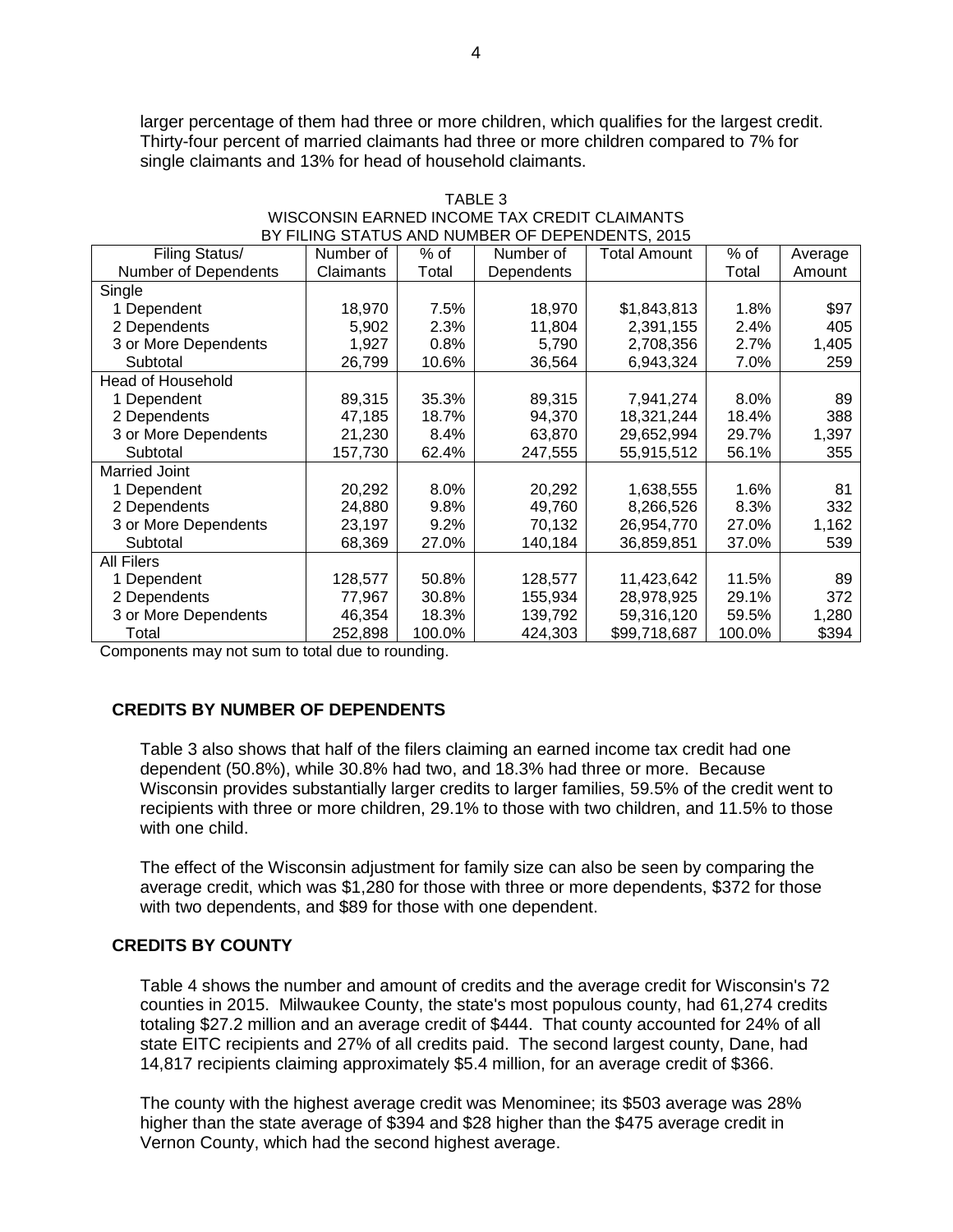|                 | Number of | Amount of   | Average     |              | Number of | Amount of    | Average     |
|-----------------|-----------|-------------|-------------|--------------|-----------|--------------|-------------|
| County          | Claimants | Credit (\$) | Credit (\$) | County       | Claimants | Credit (\$)  | Credit (\$) |
| Adams           | 941       | \$381,215   | \$405       | Marinette    | 1,985     | \$711,099    | \$358       |
| Ashland         | 953       | 392,404     | 412         | Marquette    | 683       | 272,153      | 398         |
| Barron          | 2,497     | 969,174     | 388         | Menominee    | 570       | 286,782      | 503         |
| <b>Bayfield</b> | 701       | 283,291     | 404         | Milwaukee    | 61,274    | 27,197,913   | 444         |
| <b>Brown</b>    | 11,951    | 4,556,736   | 381         | Monroe       | 2,241     | 886,370      | 396         |
| <b>Buffalo</b>  | 587       | 239,546     | 408         | Oconto       | 1,558     | 564,705      | 362         |
| <b>Burnett</b>  | 794       | 330,040     | 416         | Oneida       | 1,624     | 550,010      | 339         |
| Calumet         | 1,312     | 481,001     | 367         | Outagamie    | 7,245     | 2,649,513    | 366         |
| Chippewa        | 2,898     | 1,154,017   | 398         | Ozaukee      | 1,673     | 550,876      | 329         |
| Clark           | 1,430     | 626,796     | 438         | Pepin        | 292       | 110,235      | 378         |
| Columbia        | 2,344     | 815,793     | 348         | Pierce       | 1,204     | 397,441      | 330         |
| Crawford        | 808       | 351,877     | 435         | Polk         | 2,027     | 748,577      | 369         |
| Dane            | 14,817    | 5,417,501   | 366         | Portage      | 2,546     | 965,850      | 379         |
| Dodge           | 3,435     | 1,206,187   | 351         | Price        | 613       | 244,393      | 399         |
| Door            | 1,032     | 369,553     | 358         | Racine       | 10,312    | 4,222,746    | 410         |
| Douglas         | 1,978     | 735,702     | 372         | Richland     | 837       | 378,408      | 452         |
| Dunn            | 1,799     | 711,445     | 395         | Rock         | 9,039     | 3,440,005    | 381         |
| Eau Claire      | 4,265     | 1,601,637   | 376         | Rusk         | 788       | 341,399      | 433         |
| Florence        | 188       | 68,379      | 364         | Sauk         | 2,935     | 1,108,660    | 378         |
| Fond du Lac     | 4,116     | 1,511,162   | 367         | Sawyer       | 1,007     | 440,459      | 437         |
| Forest          | 514       | 207,641     | 404         | Shawano      | 2,034     | 840,820      | 413         |
| Grant           | 2,150     | 852,287     | 396         | Sheboygan    | 4,772     | 1,849,214    | 388         |
| Green           | 1,556     | 607,231     | 390         | St. Croix    | 2,501     | 853,755      | 341         |
| Green Lake      | 852       | 315,892     | 371         | Taylor       | 880       | 368,048      | 418         |
| lowa            | 1,008     | 392,345     | 389         | Trempealeau  | 1,336     | 504,636      | 378         |
| Iron            | 283       | 93,648      | 331         | Vernon       | 1,312     | 623,586      | 475         |
| Jackson         | 1,047     | 396,726     | 379         | Vilas        | 975       | 384,589      | 394         |
| Jefferson       | 3,328     | 1,171,252   | 352         | Walworth     | 4,196     | 1,611,177    | 384         |
| Juneau          | 1,452     | 583,565     | 402         | Washburn     | 881       | 376,660      | 428         |
| Kenosha         | 8,048     | 3,179,921   | 395         | Washington   | 3,486     | 1,138,726    | 327         |
| Kewaunee        | 740       | 283,395     | 383         | Waukesha     | 8,180     | 2,614,262    | 320         |
| La Crosse       | 4,358     | 1,644,725   | 377         | Waupaca      | 2,406     | 898,894      | 374         |
| Lafayette       | 713       | 297,003     | 417         | Waushara     | 1,073     | 444,696      | 414         |
| Langlade        | 1,034     | 403,940     | 391         | Winnebago    | 6,942     | 2,529,647    | 364         |
| Lincoln         | 1,302     | 466,231     | 358         | Wood         | 3,584     | 1,385,408    | 387         |
| Manitowoc       | 3,357     | 1,236,309   | 368         | Other*       | 1,369     | 482,871      | 353         |
| Marathon        | 5,930     | \$2,408,537 | \$406       | <b>Total</b> | 252,898   | \$99,718,687 | \$394       |

TABLE 4 EARNED INCOME TAX CREDIT CLAIMANTS BY COUNTY, 2015

\* Includes returns for which no county was listed.

Components may not sum to total due to rounding.

## **F. PARTICIPATION BY COUNTY**

Two measures of the extent of participation in the EITC are the percentage of tax returns from the county that claim the credit and the percentage of the county's population in tax filing units receiving the EITC. For the latter measure, the number of people in a tax filing unit was based on the filing status (married couples filing jointly counted as two persons; heads of household and single filers as one) and on the number of dependents claimed for purposes of the EITC.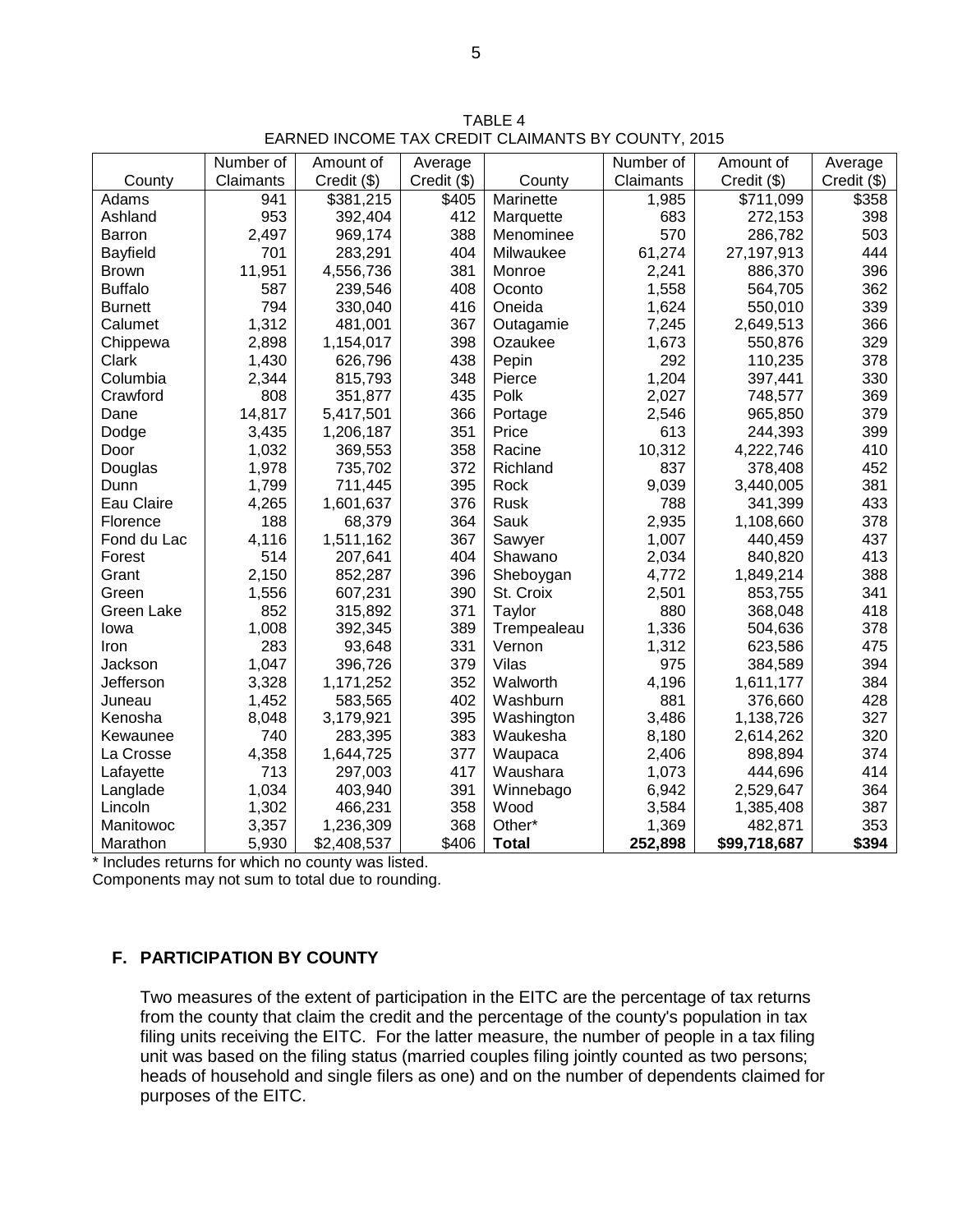Table 5 shows both of these measures; again Menominee County stands out with far higher participation than any other county. While the EITC was claimed on 8.6% of all tax returns statewide, 36.0% of Menominee County returns included a claim for the credit. Similarly, 40.0% of Menominee County's population was in tax filing units receiving the EITC. For all other counties, the percent of returns with the EITC ranged from 3.8% (Ozaukee County) to 13.8% (Milwaukee County) and the share of population in tax filing units receiving the EITC ranged from 5.7% (Ozaukee County) to 18.5% (Milwaukee County). Map 1 shows the percentage of tax returns from each county that claim the credit and Map 2 shows the percentage of each county's population in tax filing units receiving the credit.

|                |         |             | Percent of |            |             | Percent of |
|----------------|---------|-------------|------------|------------|-------------|------------|
|                | Tax     | <b>EITC</b> | Returns    | 2015       | <b>EITC</b> | Population |
| County         | Returns | Returns     | with EITC  | Population | Population* | with EITC  |
| Adams          | 9,712   | 941         | 9.7%       | 20,844     | 2,875       | 13.8%      |
| Ashland        | 7,394   | 953         | 12.9%      | 16,071     | 2,913       | 18.1%      |
| Barron         | 23,030  | 2,497       | 10.8%      | 46,020     | 7,559       | 16.4%      |
| Bayfield       | 7,484   | 701         | 9.4%       | 15,059     | 2,193       | 14.6%      |
| <b>Brown</b>   | 127,367 | 11,951      | 9.4%       | 253,156    | 34,845      | 13.8%      |
| <b>Buffalo</b> | 6,671   | 587         | 8.8%       | 13,594     | 1,860       | 13.7%      |
| <b>Burnett</b> | 7,156   | 794         | 11.1%      | 15,462     | 2,434       | 15.7%      |
| Calumet        | 22,280  | 1,312       | 5.9%       | 49,715     | 4,031       | 8.1%       |
| Chippewa       | 29,126  | 2,898       | 9.9%       | 63,038     | 8,912       | 14.1%      |
| <b>Clark</b>   | 14,496  | 1,430       | 9.9%       | 34,697     | 4,606       | 13.3%      |
| Columbia       | 29,345  | 2,344       | 8.0%       | 56,795     | 6,850       | 12.1%      |
| Crawford       | 7,588   | 808         | 10.6%      | 16,628     | 2,540       | 15.3%      |
| Dane           | 268,669 | 14,817      | 5.5%       | 502,251    | 42,542      | 8.5%       |
| Dodge          | 41,698  | 3,435       | 8.2%       | 89,203     | 10,156      | 11.4%      |
| Door           | 15,146  | 1,032       | 6.8%       | 27,976     | 3,076       | 11.0%      |
| Douglas        | 20,236  | 1,978       | 9.8%       | 44,196     | 5,796       | 13.1%      |
| Dunn           | 19,095  | 1,799       | 9.4%       | 43,917     | 5,524       | 12.6%      |
| Eau Claire     | 49,285  | 4,265       | 8.7%       | 100,477    | 12,650      | 12.6%      |
| Florence       | 2,088   | 188         | 9.0%       | 4,450      | 578         | 13.0%      |
| Fond du Lac    | 49,679  | 4,116       | 8.3%       | 102,424    | 12,252      | 12.0%      |
| Forest         | 4,123   | 514         | 12.5%      | 9,253      | 1,567       | 16.9%      |
| Grant          | 22,833  | 2,150       | 9.4%       | 52,603     | 6,614       | 12.6%      |
| Green          | 18,255  | 1,556       | 8.5%       | 36,822     | 4,674       | 12.7%      |
| Green Lake     | 9,265   | 852         | 9.2%       | 19,114     | 2,590       | 13.6%      |
| lowa           | 11,576  | 1,008       | 8.7%       | 23,809     | 3,075       | 12.9%      |
| Iron           | 2,932   | 283         | 9.7%       | 5,915      | 829         | 14.0%      |
| Jackson        | 9,162   | 1047        | 11.4%      | 20,630     | 3,203       | 15.5%      |
| Jefferson      | 40,304  | 3,328       | 8.3%       | 83,974     | 9,845       | 11.7%      |
| Juneau         | 12,129  | 1,452       | 12.0%      | 26,934     | 4,399       | 16.3%      |
| Kenosha        | 79,007  | 8,048       | 10.2%      | 167,258    | 23,419      | 14.0%      |
| Kewaunee       | 10,020  | 740         | 7.4%       | 20,652     | 2,268       | 11.0%      |
| La Crosse      | 56,601  | 4,358       | 7.7%       | 116,740    | 12,932      | 11.1%      |
| Lafayette      | 7,808   | 713         | 9.1%       | 16,914     | 2,224       | 13.1%      |
| Langlade       | 9,462   | 1,034       | 10.9%      | 19,847     | 3,181       | 16.0%      |
| Lincoln        | 13,893  | 1,302       | 9.4%       | 28,816     | 3,835       | 13.3%      |
| Manitowoc      | 39,778  | 3,357       | 8.4%       | 81,320     | 10,041      | 12.3%      |
| Marathon       | 67,221  | 5,930       | 8.8%       | 134,803    | 18,054      | 13.4%      |

TABLE 5 EARNED INCOME TAX CREDIT PARTICIPATION BY COUNTY, 2015

\*The EITC population was based on the filing status (married couples filing jointly counted as two persons; heads of household and single filers as one) and on the number of dependents claimed for purposes of the EITC.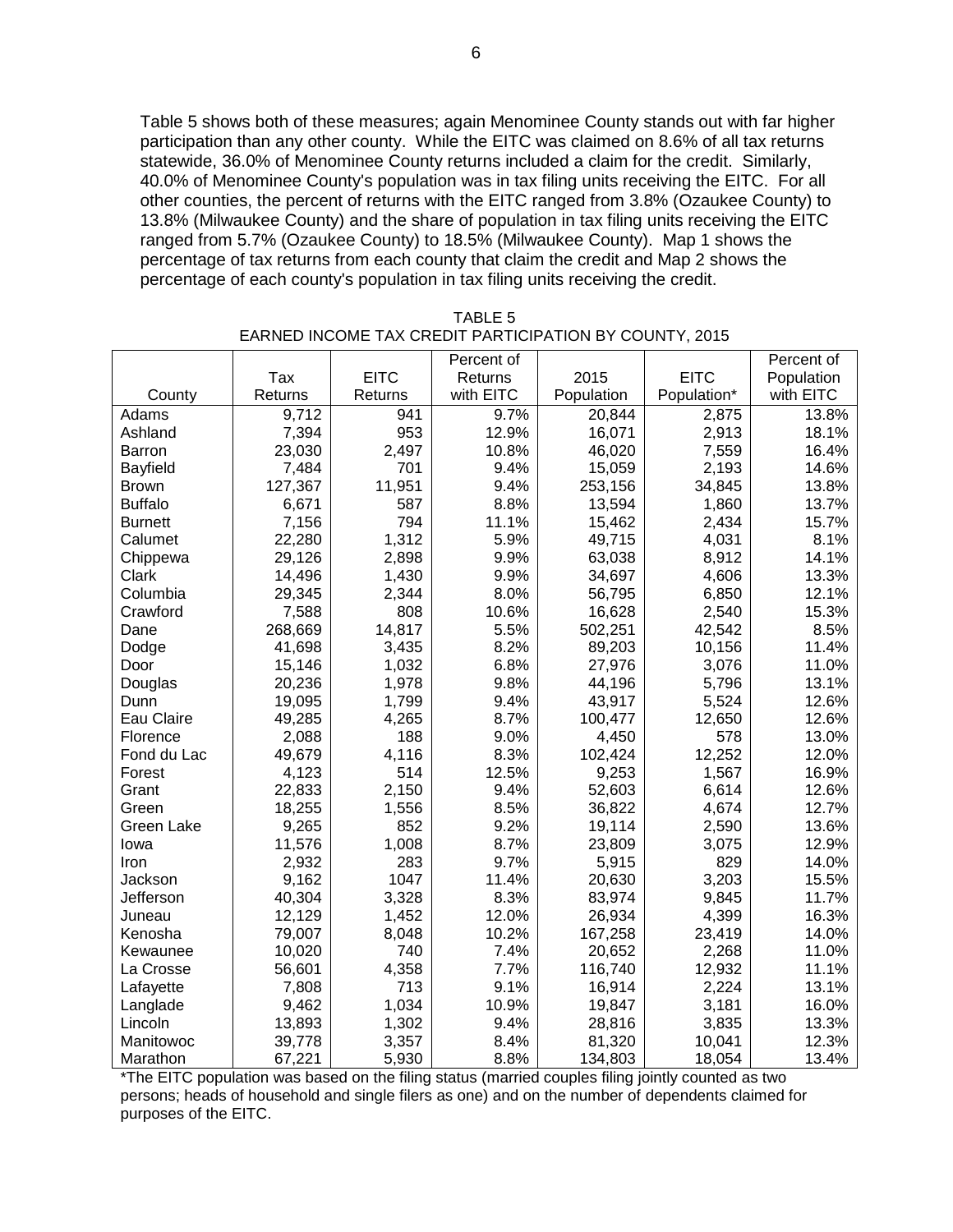|             |           |             | Percent of |            |             | Percent of |
|-------------|-----------|-------------|------------|------------|-------------|------------|
|             | Tax       | <b>EITC</b> | Returns    | 2015       | <b>EITC</b> | Population |
| County      | Returns   | Returns     | With EITC  | Population | Population  | with EITC  |
| Marinette   | 20,131    | 1,985       | 9.9%       | 41,605     | 5,882       | 14.1%      |
| Marquette   | 7,256     | 683         | 9.4%       | 15,399     | 2,081       | 13.5%      |
| Menominee   | 1,585     | 570         | 36.0%      | 4,236      | 1,695       | 40.0%      |
| Milwaukee   | 443,548   | 61,274      | 13.8%      | 949,741    | 175,682     | 18.5%      |
| Monroe      | 20,786    | 2,241       | 10.8%      | 45,339     | 6,823       | 15.0%      |
| Oconto      | 18,013    | 1,558       | 8.6%       | 38,014     | 4,697       | 12.4%      |
| Oneida      | 18,659    | 1,624       | 8.7%       | 36,082     | 4,746       | 13.2%      |
| Outagamie   | 92,944    | 7,245       | 7.8%       | 180,022    | 21,654      | 12.0%      |
| Ozaukee     | 44,065    | 1,673       | 3.8%       | 87,116     | 4,952       | 5.7%       |
| Pepin       | 3,463     | 292         | 8.4%       | 7,445      | 894         | 12.0%      |
| Pierce      | 18,654    | 1,204       | 6.5%       | 41,107     | 3,519       | 8.6%       |
| Polk        | 20,789    | 2,027       | 9.8%       | 44,237     | 6,097       | 13.8%      |
| Portage     | 33,367    | 2,546       | 7.6%       | 70,882     | 7,746       | 10.9%      |
| Price       | 6,885     | 613         | 8.9%       | 14,155     | 1,915       | 13.5%      |
| Racine      | 94,324    | 10,312      | 10.9%      | 195,461    | 29,877      | 15.3%      |
| Richland    | 7,816     | 837         | 10.7%      | 17,995     | 2,662       | 14.8%      |
| Rock        | 77,385    | 9,039       | 11.7%      | 160,104    | 26,315      | 16.4%      |
| Rusk        | 6,398     | 788         | 12.3%      | 14,790     | 2,508       | 17.0%      |
| Sauk        | 32,825    | 2,935       | 8.9%       | 62,092     | 8,767       | 14.1%      |
| Sawyer      | 7,861     | 1007        | 12.8%      | 16,676     | 3,008       | 18.0%      |
| Shawano     | 19,166    | 2,034       | 10.6%      | 41,859     | 6,248       | 14.9%      |
| Sheboygan   | 58,202    | 4,772       | 8.2%       | 115,362    | 14,389      | 12.5%      |
| St. Croix   | 41,396    | 2,501       | 6.0%       | 85,735     | 7,384       | 8.6%       |
| Taylor      | 9,013     | 880         | 9.8%       | 20,733     | 2,802       | 13.5%      |
| Trempealeau | 14,960    | 1,336       | 8.9%       | 29,184     | 4,000       | 13.7%      |
| Vernon      | 13,004    | 1,312       | 10.1%      | 29,977     | 4,278       | 14.3%      |
| Vilas       | 10,778    | 975         | 9.0%       | 21,523     | 2,944       | 13.7%      |
| Walworth    | 48,582    | 4,196       | 8.6%       | 102,837    | 12,685      | 12.3%      |
| Washburn    | 8,057     | 881         | 10.9%      | 15,948     | 2,765       | 17.3%      |
| Washington  | 66,971    | 3,486       | 5.2%       | 133,071    | 10,247      | 7.7%       |
| Waukesha    | 202,094   | 8,180       | 4.0%       | 392,761    | 23,735      | 6.0%       |
| Waupaca     | 25,573    | 2,406       | 9.4%       | 52,435     | 7,281       | 13.9%      |
| Waushara    | 11,124    | 1,073       | 9.6%       | 24,511     | 3,359       | 13.7%      |
| Winnebago   | 81,712    | 6,942       | 8.5%       | 168,216    | 20,342      | 12.1%      |
| Wood        | 37,634    | 3,584       | 9.5%       | 74,954     | 10,786      | 14.4%      |
| Total**     | 2,942,259 | 252,898     | 8.6%       | 5,753,324  | 745,570     | 13.0%      |

TABLE 5 (continued) EARNED INCOME TAX CREDIT PARTICIPATION BY COUNTY, 2015

\*\* Includes returns for which no county was listed.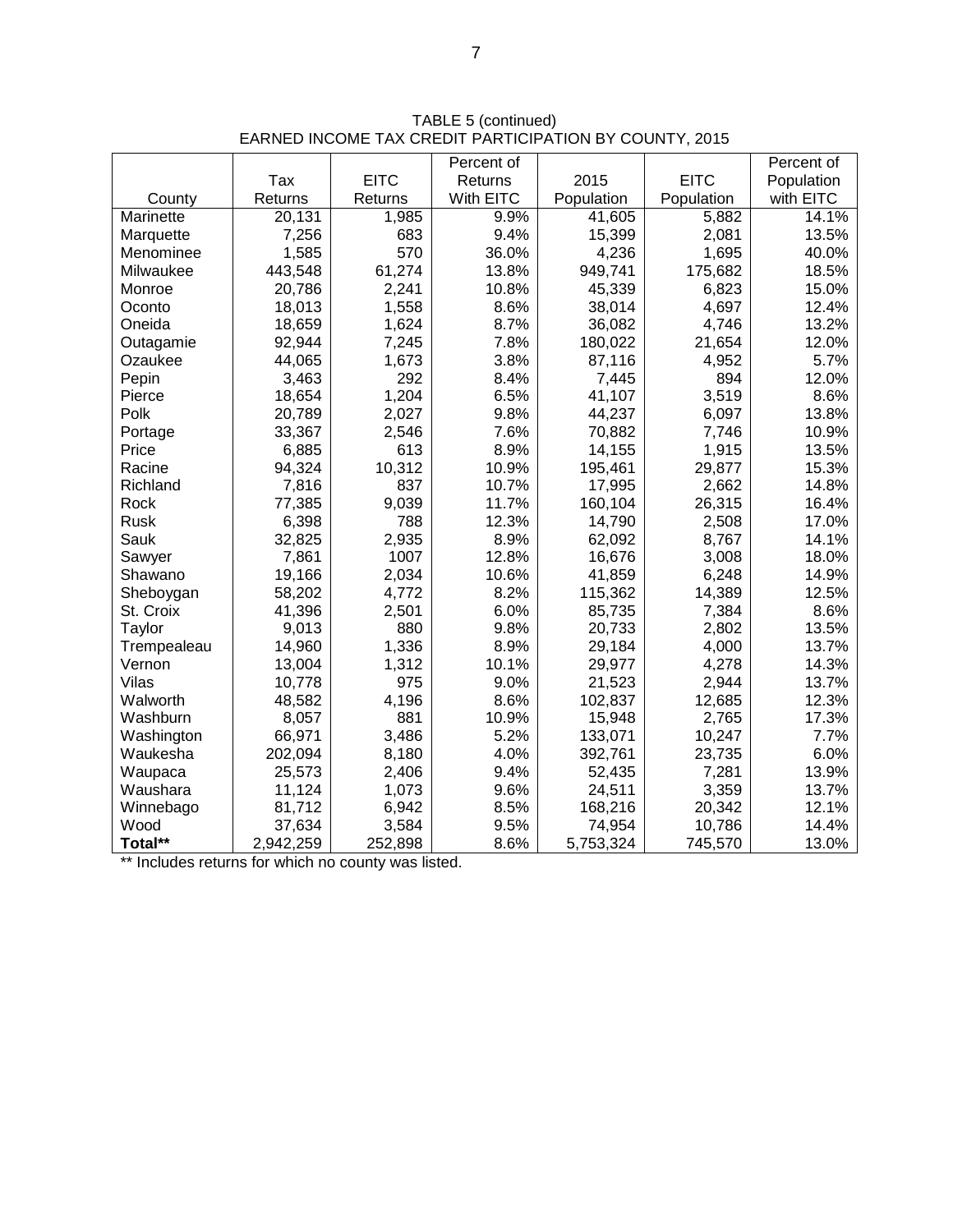MAP 1 PERCENT OF RETURNS WITH EARNED INCOME TAX CREDIT BY COUNTY, 2015